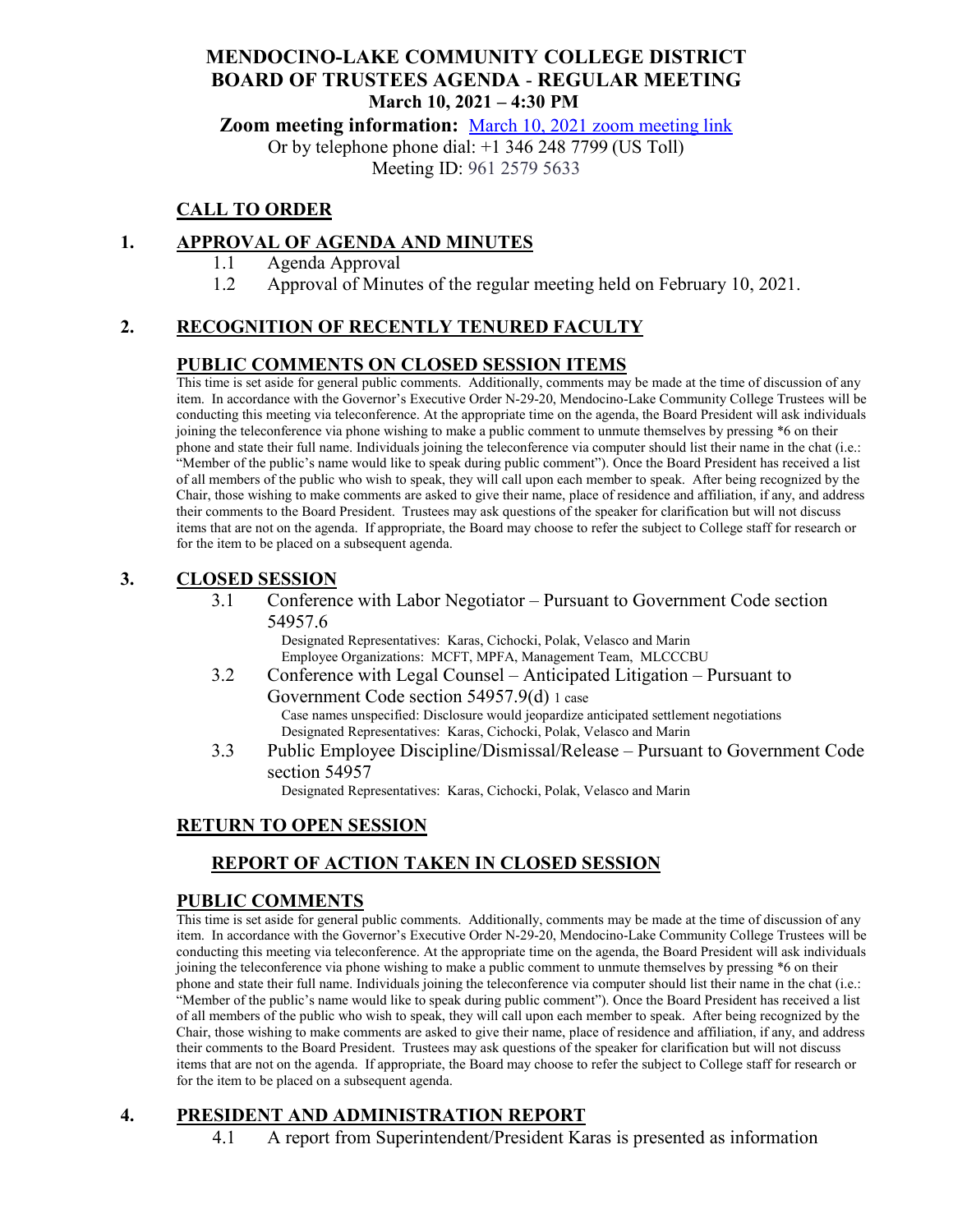## **CONSENT AGENDA**

#### **5. Personnel**

- 5.1 Consideration to approve Personnel List Short Term Non-Continuing Employees
	- Recommendation to approve the list of short-term non-continuing personnel as presented
- 5.2 Consideration to approve List of Volunteers Recommendation to approve the list of volunteers as presented
- 5.3 Consideration to approve Employment Classified Recommendation to approve the classified employment as presented
- 5.4 Consideration to approve Faculty Transfer Recommendation to approve the faculty transfer as presented
- 5.5 Consideration to ratify Resignation Classified Recommendation to ratify the resignation as presented
- 5.6 Consideration to ratify Resignations Faculty Recommendation to ratify the resignations as presented
- 5.7 Consideration to approve Faculty Contract Recommendation to approve the tenure-track faculty contract as presented
- 5.8 Consideration to approve Working Out of Class Compensation Recommendation to approve the working out of class compensation as presented

#### **6. Other Items**

6.1 Fiscal Report as of January 31, 2021 Recommendation to accept the report as presented

## **7. ACTION ITEMS**

7.1 2021 California Community College Trustees (CCCT) Ballot for Board of **Directors** 

Recommendation to be determined at the meeting

#### **8. BIG PICTURE**

Support for First-Year Students: FYI Review

An overview presentation by Vice President Velasco and Monica Flores, Director of FYI

#### **9. INFORMATIONAL ITEMS AND REPORTS**

- 9.1 Mendocino College Foundation, Inc.
	- 9.1.A Mendocino College Foundation informational report
	- 9.1.B Friends of the Mendocino College Coastal Field Station and Natural Sciences affiliate
- 9.2 Constituent Group Reports
	- Reports from constituent groups are presented as information
- 9.3 Board Policies and Revisions First Reading
	- Revisions and additions to board policies are presented for information and review
- 9.4 Board Policy Deletions First Reading Board policy deletions are presented for information and review

## **10. TRUSTEE COMMUNICATIONS**

10.1 Trustee Reports

Written and oral reports from Trustees are presented as information

10.2 Future Agenda Items

Board discussion about topics to be included on future agendas

#### **11. ADJOURNMENT**

**ADA Compliance: Persons with disabilities needing assistance, please notify the Superintendent/President's Office at 468-3071 no later than 24 hours prior to the scheduled meeting.** 

**Agenda Packet and Supporting Documents Notice: The agenda packet and supporting materials can be found on the college website at :** [Board of Trustee meeting documentation](https://www.mendocino.edu/botagendas)